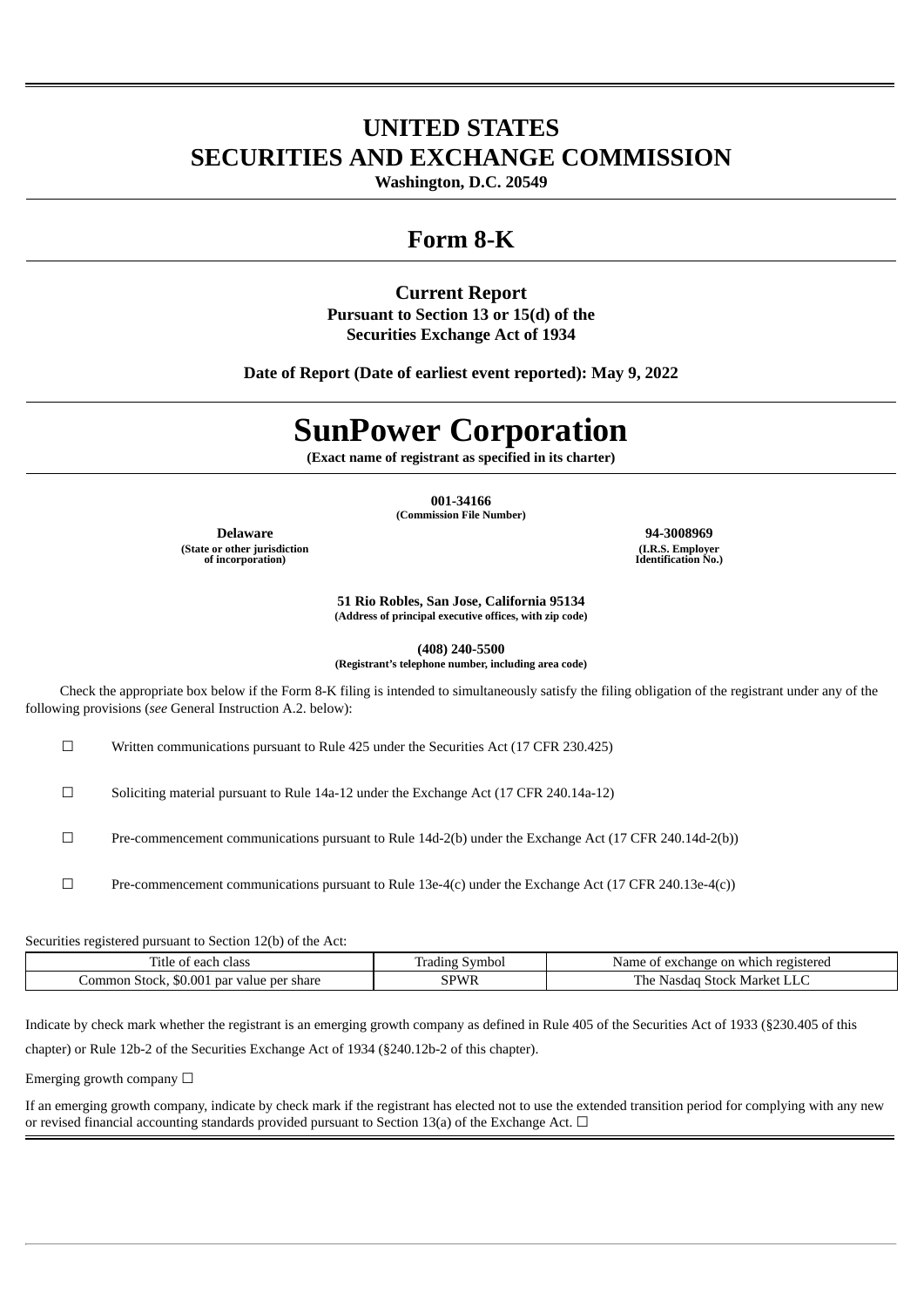### Item 5.02 Departure of Directors or Certain Officers; Election of Directors; Appointment of Certain Officers; Compensatory Arrangements **of Certain Officers.**

On May 9, 2022, Regan J. MacPherson notified SunPower Corporation (the "Company") of her intent to resign as Executive Vice President and Chief Legal Officer of the Company. Ms. MacPherson has agreed to continue to serve through a transition period, and her last day with the Company is expected to be June 17, 2022.